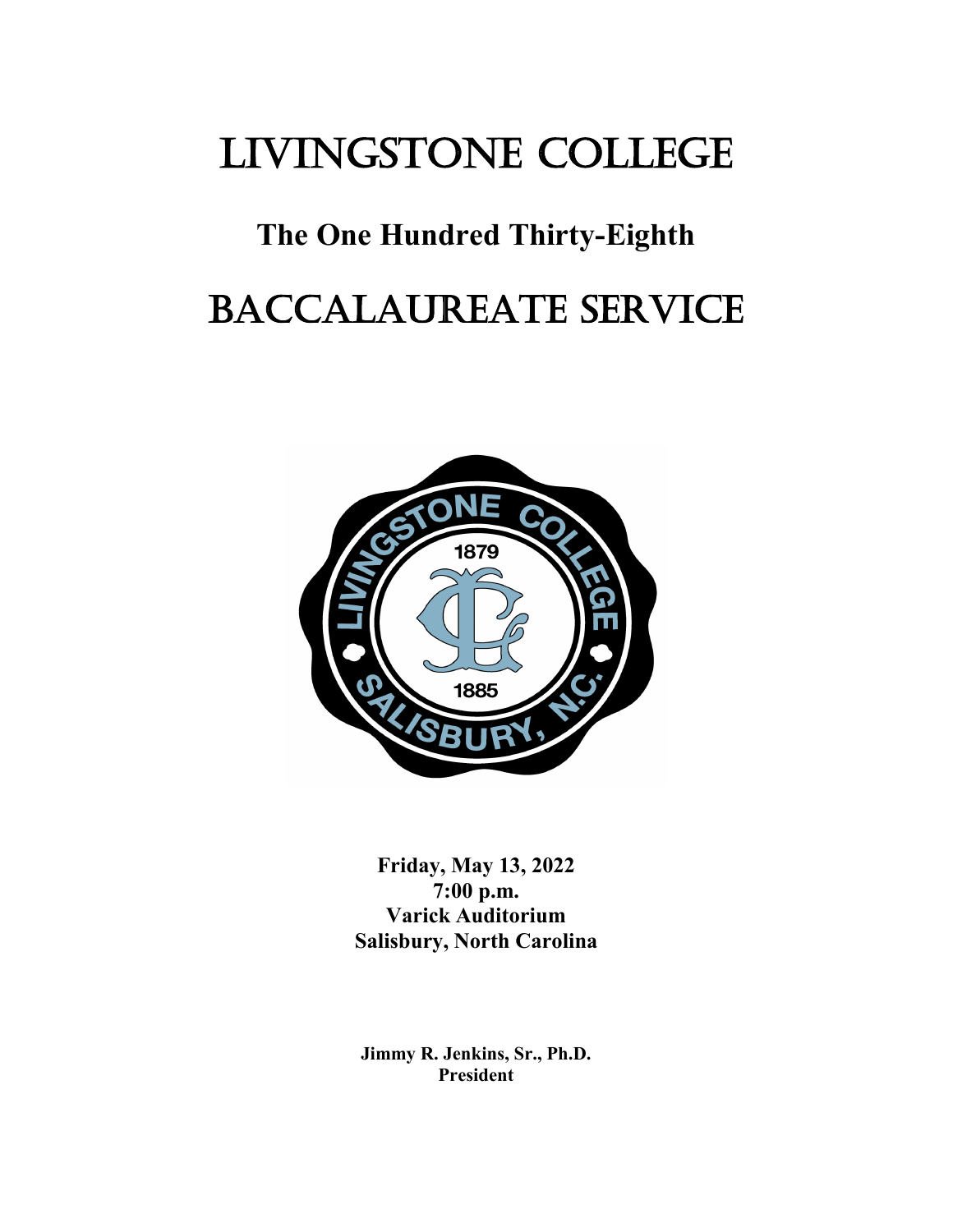

#### **OFFICERS**

| Presiding Prelate, Eastern North Carolina Episcopal District |  |
|--------------------------------------------------------------|--|
|                                                              |  |
|                                                              |  |
|                                                              |  |

#### **MEMBERS**

| Clinical Professor of Medicine                   |  |  |
|--------------------------------------------------|--|--|
| Emory University School of Medicine, Atlanta, GA |  |  |
|                                                  |  |  |
|                                                  |  |  |
|                                                  |  |  |
|                                                  |  |  |
|                                                  |  |  |
|                                                  |  |  |
|                                                  |  |  |
| Wells Fargo, Mclean, VA                          |  |  |
|                                                  |  |  |
|                                                  |  |  |
|                                                  |  |  |
|                                                  |  |  |
|                                                  |  |  |
|                                                  |  |  |
|                                                  |  |  |
|                                                  |  |  |

#### *TRUSTEES EMERITI*

Bishop George E. Battle, Jr. Bishop Warren M. Brown Bishop George W.C. Walker, Sr.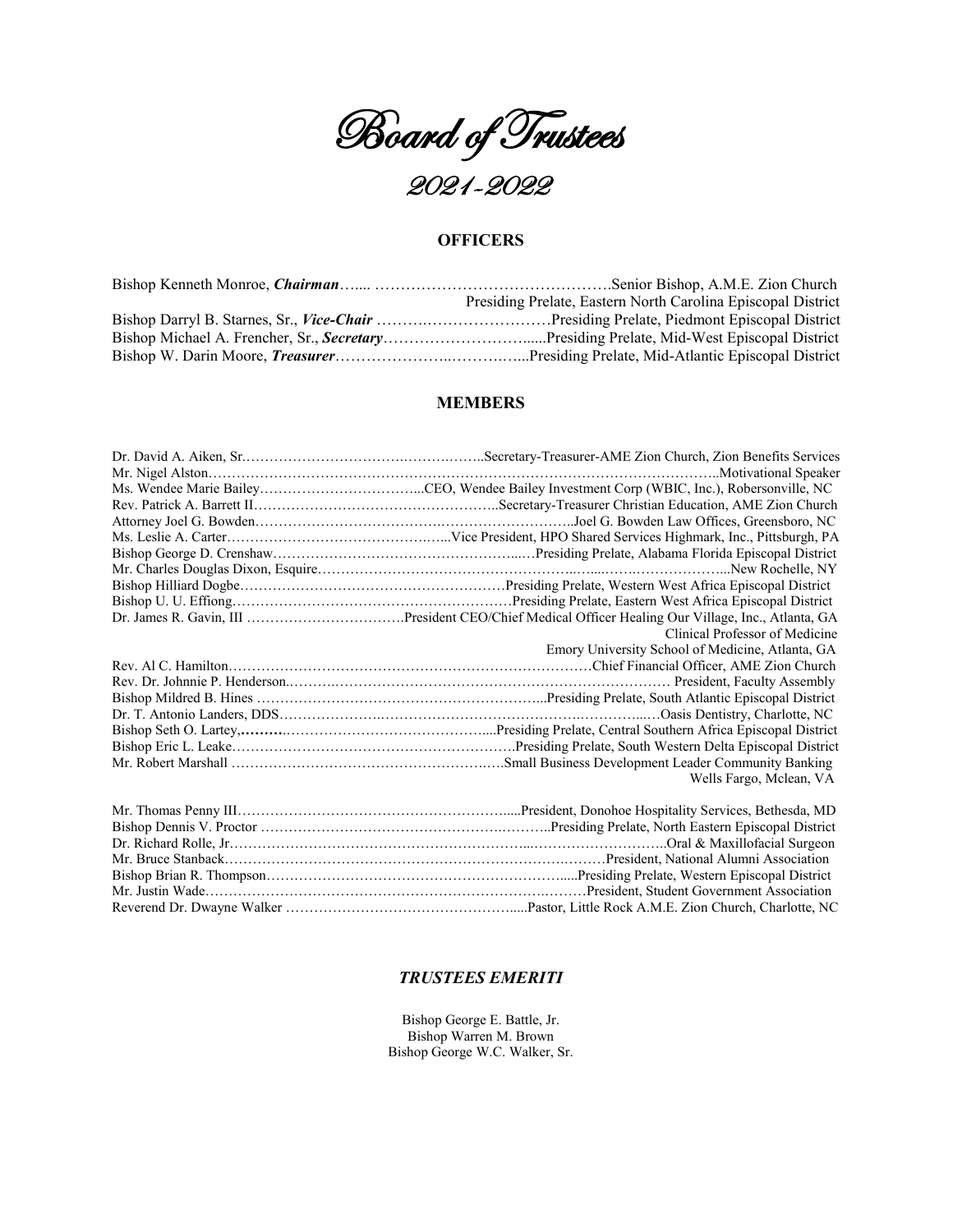### **BACCALAUREATE SERVICE**

Dr. Jimmy R. Jenkins, Sr., President Presiding

| Presiding Prelate, Eastern North Carolina Episcopal District, A.M.E. Zion Church | Senior Bishop, African Methodist Episcopal Zion Church<br>Chairman, Livingstone College Board of Trustees                                         |
|----------------------------------------------------------------------------------|---------------------------------------------------------------------------------------------------------------------------------------------------|
|                                                                                  |                                                                                                                                                   |
|                                                                                  | Chief Financial Officer<br>African Methodist Episcopal Zion Church                                                                                |
|                                                                                  | Presiding Prelate, Western Episcopal District<br>African Methodist Episcopal Zion Church                                                          |
|                                                                                  | Secretary, Livingstone College Board of Trustees<br>Presiding Prelate, Mid-West Episcopal District<br>African Methodist Episcopal Zion Church     |
|                                                                                  |                                                                                                                                                   |
|                                                                                  | 12 <sup>th</sup> President                                                                                                                        |
|                                                                                  | Livingstone College Combined Choir<br>Dr. DaVaughn Miller, Director                                                                               |
|                                                                                  | Presiding Prelate, Piedmont Episcopal District<br>African Methodist Episcopal Zion Church<br>Vice Chairman, Livingstone College Board of Trustees |
|                                                                                  | Livingstone College Combined Choir<br>Malynniah Rucker, Soloist                                                                                   |
|                                                                                  | Presiding Prelate, Piedmont Episcopal District<br>African Methodist Episcopal Zion Church<br>Vice Chair, Livingstone College Board of Trustees    |
|                                                                                  |                                                                                                                                                   |
|                                                                                  |                                                                                                                                                   |